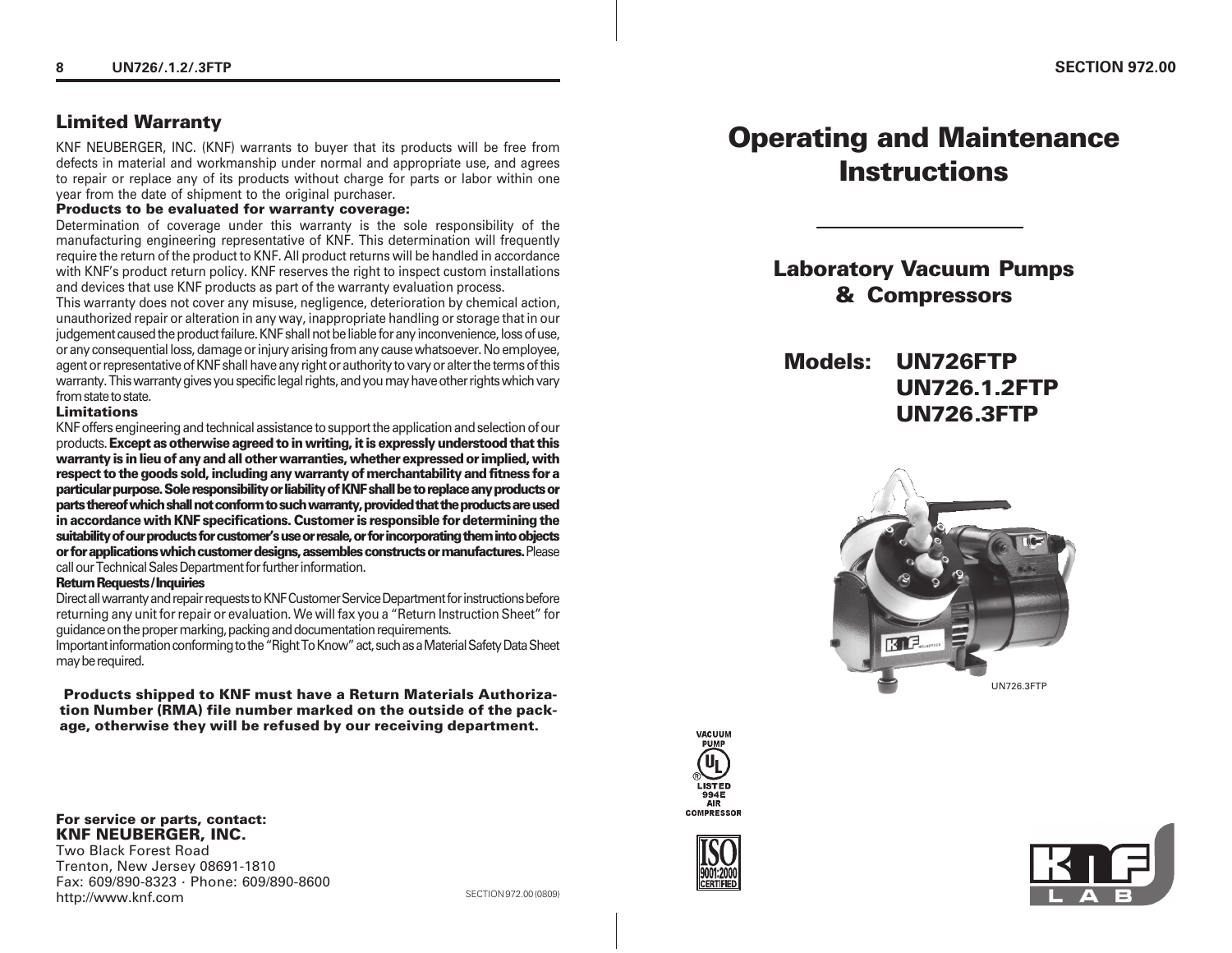

**This is the safety alert symbol. It is used to alert you to potential personal injury hazards. Obey all safety messages that follow this symbol to avoid property damage, possible injury or death.**

# **FT Series Features**

KNF's N726FTP series of contamination-free diaphragm pumps feature solid PTFE heads combined with our exclusive PTFE coated molded diaphragm. They are capable of pumping highly aggressive gases without attack to the pump or contamination of the gas stream.

Solid PTFE completely eliminates blistering or peeling of pump components, assuring the longest duty available for corrosive gas pumping applications. This pump is available in single-head and our unique twin-head designs fitted for either table-top use or for OEM applications mounted directly into your equipment.

CONTAMINATION-FREE TRANSFER - The diaphragm design uses no coated-metal wetted parts. This insures a leak-tight seal and prevents contamination of the pumped medium while at the same time increasing system reliability.

PTFE heads and FFPM valves\* are resistant to most corrosive gases & vapors, reducing periodic maintenance.

EASY MAINTENANCE - With a KNF pump, special tools or training are unnecessary if cleaning is required. The heads and valves are disassembled and reassembled in minutes.

\*FFPM valves standard. PTFE valves optional - consult factory.

### **Performance Specifications**

| Model             | <b>Max vacuum</b>   | <b>Max pressure</b> | <b>Free-Flow Cap</b> |
|-------------------|---------------------|---------------------|----------------------|
| UN726FTP          | 50 Torr/28 in. Hg   | 20 PSIG             | 17 liters/minute     |
| UN726.1.2FTP      | 50 Torr/28 in. Hg   | 20 PSIG             | 30 liters/minute     |
| <b>UN726.3FTP</b> | 10 Torr/29.5 in. Hg | N/A                 | 17 liters/minute     |

### **Notes:**

- 1. UN726.3FTP designed for vacuum applications only.
- 2. Pressure ratings listed are continuous.
- 3. If your pump's model number begins with an MPU, PU or PJ, performance may vary from that listed above. Contact KNF.

## **Operating Instructions**

The following guidelines should be observed to promote safe and reliable operation of your KNF pump.

- 1. KNF units are 100% oil-free. No maintenance at all is necessary for the bearings. All bearings are sealed and permanently lubricated. Lubrication should not be attempted. For bearing replacement, call KNF.
- 2. Be sure that the available electric power matches specifications of the electric motor listed on the identification plate. Serious damage may occur to the motor if connected to an improper voltage. All KNF units must be grounded. In the event of an electrical short circuit, grounding reduces the

#### **Cutaway View of the Pump Head**

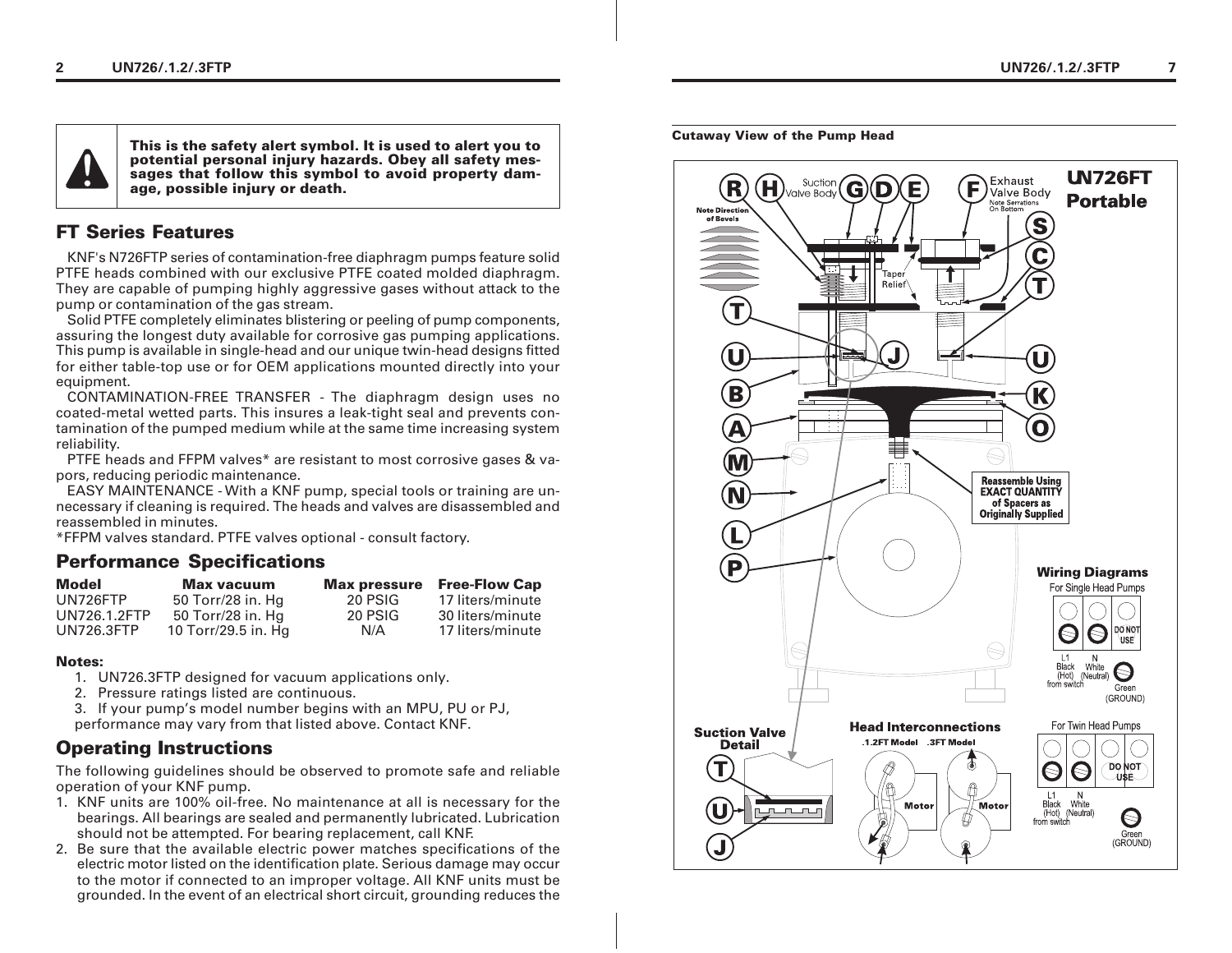across). Carefully align and seat the bead of the diaphragm **K** in the groove of the head spacer ring **O**.

- 10. Position the head **B** and pressure plate **C** according to your previously drawn markings, then tighten the four socket screws **H** until the 7 disc springs **R** are flattened. Do not overtighten. Turn the counterweight **P** by hand to insure that the pump turns freely and then replace the cover **N** and four screws **M**.
- 11. Apply a fresh, single layer of Teflon<sup>®</sup> tape centered (not overhanging edge) around the threads of each valve body **F** and **G**, being sure that it is smooth, overlapped and applied in a clockwise direction so it will adhere when the valve bodies are screwed back into the  $\text{Teflon}^{\otimes}$  head. Do not use in excess or substitute any other type of tape.
- 12.Slip a new O-ring **S** onto the EXHAUST valve body **F**. Prior to assembly, make sure that the PTFE protection ring **U** is correctly positioned with the taper up and that it is flat on the bottom of the valve cavity. Remove the old valve disk **T** and replace with a new one. Carefully thread the EX-HAUST valve body **F** into the head **B** and tighten gently. Do not over tighten.
- 13.Slip a new O-ring **S** onto the SUCTION valve body **G.** Prior to assembly, make sure that the PTFE protection ring **U** is correctly positioned with the taper up and that it is flat on the bottom of the valve cavity, and the PTFE serrated airgate **J** is positioned on the bottom with the grooves up. Remove the old valve disk **T** and replace with a new one. Carefully thread the SUCTION valve body **G** into the head **B** and tighten gently. Do not over tighten.
- 14.Set the clamping rings **E** over each valve body and tighten the six socket screws **D** securely.
- 15.Carefully apply three layers of Teflon® tape around the center of each fitting (not overhanging edge) and re-install the head connecting tubing and fittings as previously sketched in step 1 above. Do not use in excess or substitute any other type of tape. Ensure that the compression rings (ferrules) are correctly positioned under the union nuts before tightening.

**Note:** Should you need to send a KNF pump to our factory for repairs, please be sure to read the instructions in the Limited Warranty section with regard to obtaining an RMA (Return Materials Authorization) number prior to shipment.

risk of electric shock by providing an escape wire for the electric current. This product is equipped with a cord having a grounding wire with an appropriate grounding plug. The plug must be plugged into an outlet that is properly installed and grounded in accordance with all local codes and ordinances.

- 3. The pump should be placed where the surrounding temperature remains between 40°F and 104°F (5°C and 41°C). This is particularly important when the unit is installed in a confined space. Do not block the ventilation ports located on the motor housing.
- 4. Standard models are designed to start against atmospheric pressure only, not under any vacuum load. Care must be taken to eliminate vacuum load after pump is turned off for any reason.
- 5. Use only to pump air or gas, not liquids or particulates. Damage to the pump or loss of performance can occur if liquids or particulates enter the system. The life of the pump can be prolonged if the formation of condensate within the pump is avoided.
- 6. Always install the pump in such a location that its external parts are protected from direct or indirect moisture contact.
- 7. Avoid operating the pump in very dusty conditions. If this cannot be prevented, then install a suction filter. Be sure to inspect and change it frequently to avoid excessive pressure build-up on the pressure side.
- 8. Output flow should not be throttled or restricted for any reason. The maximum rated operating pressure is not to be exceeded, particularly if the pump is used as a compressor.
- 9. Be sure that the pump is installed at the highest point within the system to prevent possible condensate from entering the unit.
- 10.Please remove any protective plastic plugs supplied in the intake or pressure ports of your pump prior to applying power to the motor.

# **WARNING**

**KNF portable pumps are not explosion proof, however, most have been evaluated and approved by UL for laboratory use, according to General Requirement UL61010-1. As with all laboratory procedures, safety codes (i.e., NFPA 45, Fire Protection for Laboratories Using Chemicals) pertaining to proper laboratory ventilation and solvent handling should be adhered to, especially when processsing potentially toxic and/or combustible liquids and vapors.**

#### **The following precautions should be taken:**

- 1. Run the pump for a few minutes to warm it up before handling saturated or nearly saturated vapors.
- 2. After use, let the pump run for about 2 minutes in air before switching it off, to purge out droplets of liquid that may have formed on the inside of the pump.

This prevents crystallization and/or absorption of liquids by the pump materials.